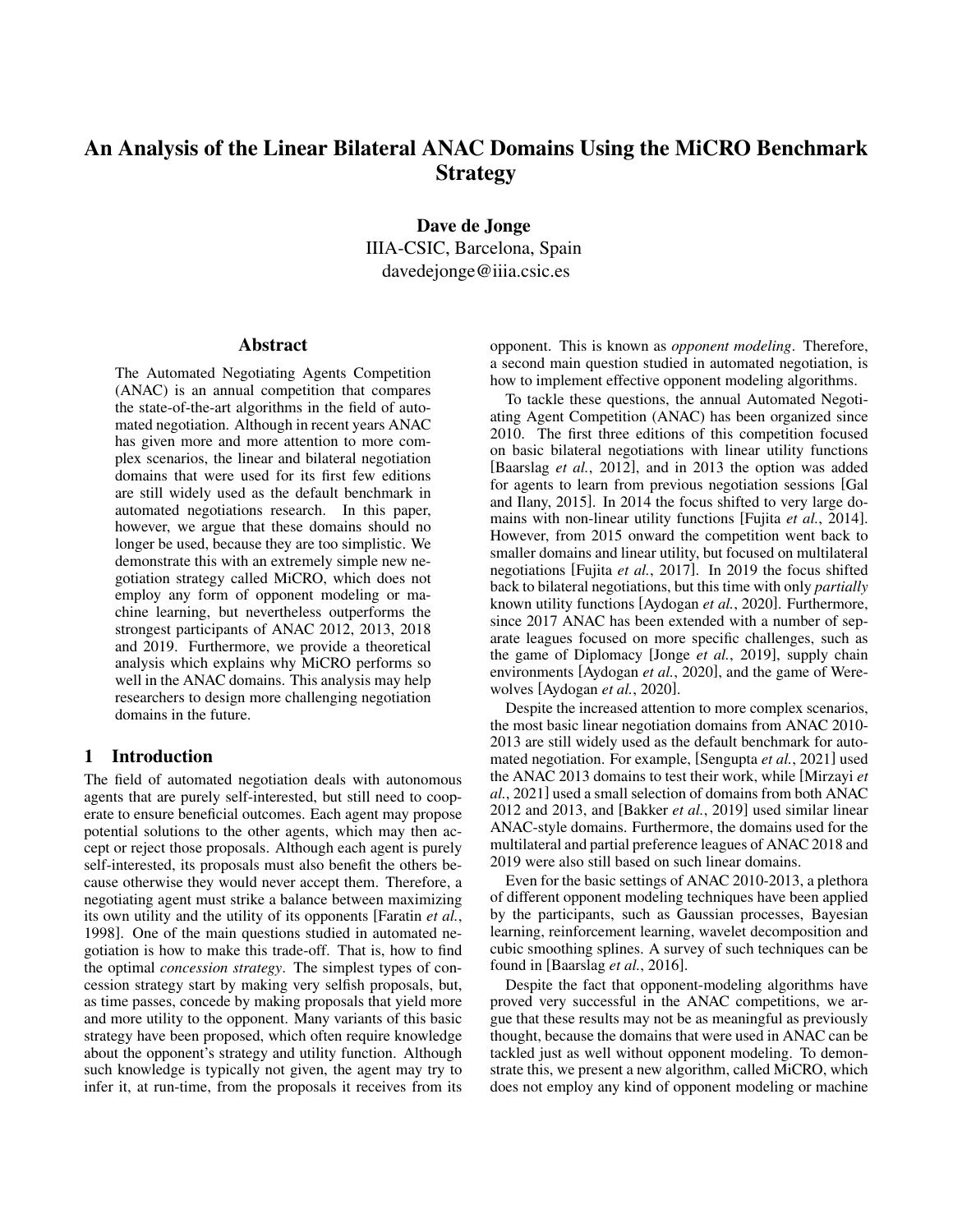learning. We show experimentally that, despite its simplicity, it outperforms the strongest participants of ANAC. Furthermore, we provide a theoretical analysis that shows that in a certain class of domains MiCRO is a near-optimal strategy, and that many domains used in ANAC belong to this class.

We should stress, however, that we are certainly not claiming that opponent modeling is not important at all. On the contrary, we still think that opponent modeling is an essential aspect of automated negotiation. But we do argue that any conclusions drawn in the past solely from experiments with linear ANAC domains may need to be reviewed, and that in the future any new algorithms should either be tested on more complex test cases, such as the non-linear ANAC 2014 domains or the Diplomacy game, or otherwise should at least be compared with MiCRO. Furthermore, our conclusions do not only apply to opponent modeling. There are also other aspects of negotiation that are typically applied by negotiation algorithms, but not by MiCRO. For example, MiCRO does not make use of the fact that the utility functions are linear. In fact, it does not even need to know its own utility function at all. It only needs to know its preference ordering over the domain's offers.

The source code of MiCRO has been made publicly available at: [https://www.iiia.csic.es/](https://www.iiia.csic.es/~davedejonge/downloads)<sup>∼</sup>davedejonge/downloads

# 2 The Theory of Negotiation

In a classical scenario for automated negotiation two agents  $a_1$  and  $a_2$  are bargaining to agree on some contract. The agents have a fixed amount of time to make proposals to one another. That is, each agent may propose an offer  $\omega$ , from some given set of possible offers  $\Omega$ , to the other agent which may then either accept the proposal or reject it and make a counter proposal  $\omega' \in \Omega$ . The agents continue making proposals to each other until either the deadline has passed, or one of the agents accepts a proposal made by the other. Each agent  $a_i$  has a utility function  $u_i$  that assigns to each offer  $\omega \in \Omega$  a utility value  $u_i(\omega) \in \mathbb{R}$ , but which is not known to the other agent. When an offer  $\omega$  gets accepted the agents receive their respective utility values  $u_1(\omega)$  and  $u_2(\omega)$  corresponding to this offer. On the other hand, if the negotiations fail because no proposal was accepted before the deadline, then each agent  $a_i$  receives a fixed utility value  $rv_i \in \mathbb{R}$ , which is known as its *reservation value*.

In some cases, the negotiation domain is also assumed to come with a so-called *discount factor*. In that case, the utility obtained by the agents also depends on the time at which the agreement was made. The later the agreement is made, the lower the utility. That is:  $\hat{u}_i(\omega, t) = u_i(\omega) \cdot \delta_i^t$  where  $\hat{u}_i(\omega, t)$ is the actual utility obtained by agent  $a_i$  if the agents come to an agreement  $\omega$  at time  $t \in (0, 1]$ , and where  $\delta_i \in (0, 1]$  is the discount factor of  $a_i$ .

Definition 1. *A bilateral negotiation domain is a tuple*  $\langle \Omega, u_1, u_2, rv_1, rv_2, \delta_1, \delta_2 \rangle$  *where:* 

- Ω *is the set of possible offers.*
- $u_1$  *and*  $u_2$  *are two undiscounted utility functions (one for each agent) which are maps from*  $\Omega$  *to*  $[0, 1]$
- $rv_1, rv_2 \in [0, 1)$  *are the reservation values of the respective agents.*

•  $\delta_1, \delta_2 \in (0, 1]$  *are the discount factors of the respective agents.*

## 2.1 Time-based Strategies

The simplest types of negotiating agents follow a fixed timebased concession strategy and do not adapt to their opponents [\[Faratin](#page-6-0) *et al.*, 1998]. Time-based agents apply a socalled *aspiration function*  $f(t)$  that typically decreases over time. Whenever it is the agent's turn to make a proposal, the agent will propose an offer  $\omega$  for which its utility  $u_i(\omega)$ is equal (or close to)  $f(t)$ . We can distinguish between two types of such agents: hard-headed ones, and conceding ones. Hard-headed agents concede very little, so as to maximize their profit when a deal is made, but at the risk of failing to make a deal at all. Conceding agents, on the other hand, are willing to make larger concessions, to increase the likelihood of making a deal, but at the price of making less profit from those deals.

## <span id="page-1-0"></span>2.2 Adaptive Strategies

Most agents that have been successful in ANAC, however, take a more intelligent approach: they assume the opponent plays a time-based strategy, and then try to predict how far the opponent is willing to concede. The adaptive agent then makes sure it will never propose or accept any offers with utility lower than the maximum utility the opponent is predicted to offer.

If the opponent is indeed time-based and the prediction is accurate, then the adaptive agent will obtain the maximum score it could theoretically get against that opponent. However, it should be noted that a *purely* adaptive strategy is not game-theoretically stable. If all opponents in a tournament are time-based, then an adaptive strategy is the best response, but if all opponents use an adaptive strategy, then a hard-headed time-based strategy becomes the best response because all opponents would concede to its strong demands. Therefore, the question which strategy is the best, is a kind of chicken-and-egg problem.

One solution to this, is to use a strategy that combines being hard-headed and being adaptive. The idea is that the agent  $a_i$  chooses a certain threshold value  $\theta_i \in \mathbb{R}$ , and although the agent adapts to its opponent, it will not propose or accept any offer  $\omega$  for which its utility  $u_i(\omega)$  is below this threshold. So,  $\theta_i$  is the lowest value the agent is willing to concede to. Of course, this then raises the question how the agent could determine the optimal value for  $\theta_i$ , but this is difficult to answer since it depends on the opponent's utility function, which is not (perfectly) known.

#### 2.3 Tit-for-Tat Strategies

Another approach is the so-called Tit-for-Tat (TFT) negotiation strategy [\[Faratin](#page-6-0) *et al.*, 1998]. Instead of adapting to the opponent, TFT mimics the opponent. Every time the opponent concedes, TFT tries to make an concession of equal size. The idea is that rather than assuming the opponent uses a fixed time-based strategy, it assumes the opponent is able to adapt, so TFT can try to force the opponent to concede more. The disadvantage of TFT is that if the opponent concedes too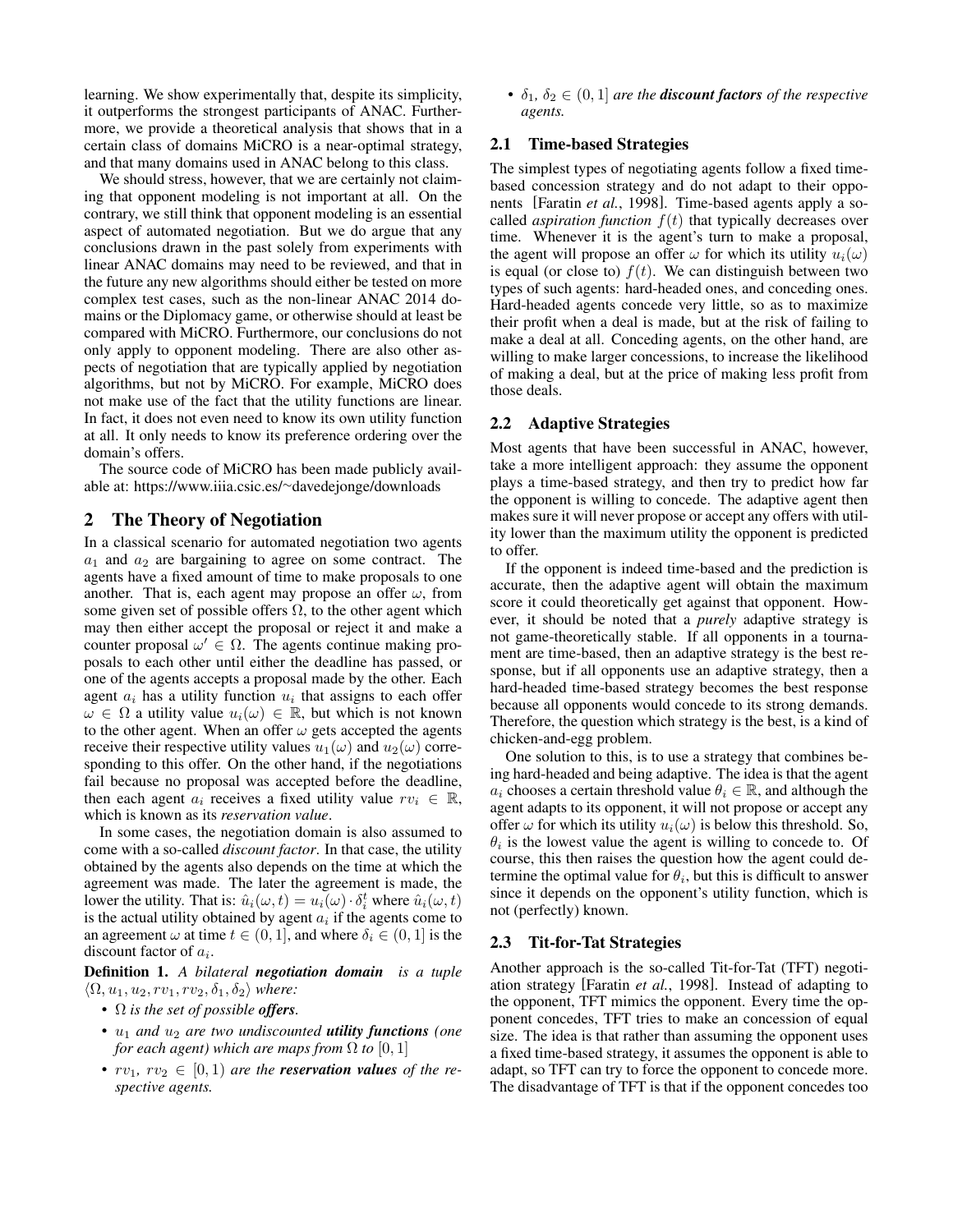much, then TFT cannot really exploit this, but the advantage is that it cannot really *be exploited* either.

## 2.4 The MiCRO Strategy

We now introduce an entirely new concession strategy, which we call MiCRO, which stands for *Minimal Concession in Reply to new Offers*. Simply stated, it works as follows: whenever the opponent proposes a *new* offer, MiCRO also replies with a new offer. This offer will be the one with highest utility for the agent itself, that the agent has not yet proposed before. On the other hand, when the the opponent repeats an offer it has already proposed before, then MiCRO also replies with an offer it has already proposed before.

More formally, let  $a_1$  denote an agent that applies the Mi-CRO strategy, and  $a_2$  its opponent (which may be applying any arbitrary strategy), and let  $K := |\Omega|$  denote the size of the domain. Before the negotiations begin, our agent  $a_1$ creates a list  $(\omega_1, \omega_2, \dots \omega_K)$  containing all offers in the domain, sorted in order of decreasing utility for itself. That is,  $u_1(\omega_1) \geq u_1(\omega_2) \geq \cdots \geq u_1(\omega_K)$ . Then, whenever it is  $a_1$ 's turn to make a proposal, it counts how many *different* offers it has so far received from the opponent (we denote this number by n), and how many *different* offers it has so far proposed to the opponent (we denote this number by  $m$ ). If  $m \leq n$  then it proposes  $\omega_{m+1}$ . On the other hand, if  $m > n$ then it picks a random integer r such that  $1 \le r \le m$  and proposes  $\omega_r$ . Of course, it should never propose any offer that is below its reservation value, so in case  $u_1(\omega_{m+1}) < rv_1$ , it also just repeats a random previous proposal, even if  $m \leq n$ . The important thing to note, is that *MiCRO does not apply any form of opponent modeling*, and, in fact, it does not even need to know its own utility function. It only needs to have a full preference ordering over its offers.

Although MiCRO is somewhat similar to TFT in the sense that it mimics the behavior of the opponent, there are several major differences. The first difference is that MiCRO does not care *how large* the opponent's concessions are. The motivation for this is that we assume the opponent's utility is unknown, and therefore the size of the opponent's concession as perceived by our agent says nothing about the size of the concession the opponent *intended* to make. The opponent might make a large concession in terms of its own utility, but this may result in a very small concession measured in our agent's utility. For the same reason, MiCRO never makes large concessions to its opponent. In fact, it always makes exactly the smallest possible concession: it just proposes the next offer on its list. The second difference between MiCRO and TFT, is that MiCRO uses a different definition of 'concession'. That is, even if  $a_2$ 's new proposal offers less utility to  $a_1$  than  $a_2$ 's previous proposal, MiCRO still considers this a concession, as long as the offer is *different* from any of  $a_2$ 's previous offers. Again, this is because it may still have been a concession in terms of the  $a_2$ 's utility.

## 2.5 Acceptance Strategy

MiCRO can be combined with various acceptance strategies, but in this paper we will assume it is always combined with a simple acceptance strategy that accepts a received offer if and only if it is better than or equal to the lowest offer it is, at that time, willing to propose.

More precisely, if agent  $a_1$  applies MiCRO and we define:

$$
\omega_{low} := \begin{cases} \omega_{m+1} & \text{if } m \le n \\ \omega_m & \text{if } m > n \end{cases}
$$
 (1)

(with m and n defined as before) then a received offer  $\omega$  is accepted by  $a_1$  iff  $u_1(\omega) \ge \max\{u_1(\omega_{low}), rv_1\}$ .

## 3 Measuring Performance

Before we present our experiments, we here discuss the two different ways in which we evaluated the agents in our experiments, namely by means of a *tournament evaluation* and by means of a *game-theoretical evaluation.*

Both methods involve running a large number of negotiation sessions in which each agent negotiates against every other agent, in a number of different domains.

The tournament evaluation simply consist in calculating the average utility obtained by each agent over all sessions in which it participated (one may or may not choose to include the sessions in which an agent played against itself). The main downside of tournament evaluation, is that every result against every opponent counts the same. This is arguably somewhat unrealistic because in a real-world situation one is more likely to encounter stronger opponents than to encounter weaker opponents. After all, if one strategy is known to be weak, it is less likely that anyone would ever employ that strategy. For this reason, several authors have argued in favor of a game-theoretical evaluation [\[Williams](#page-6-11) *et al.*, 2011; [Baarslag](#page-6-12) *et al.*, 2013; [Chen and Weiss, 2013\]](#page-6-13).

For the game-theoretical evaluation we create a matrix that contains the average scores that each agent obtained against each opponent separately. This matrix can then be seen as the pay-off matrix of a symmetric normal-form game in which the two players each choose one of the agents as their strategy. We can then determine if any choice of agents constitutes a Nash equilibrium. The downside, however, is that a pure Nash equilibrium may not always exist.

We calculated the scores of the agents in our experiments in exactly the same way as in the ANAC tournaments. To explain how this calculation works, we define the notion of an *encounter* as a tuple  $(a_i, a_j, d, r)$  where  $a_i$  and  $a_j$  are two agents,  $d$  is a negotiation domain, and  $r$  is an integer that acts as an identifier to distinguish different negotiation sessions with the same agents and domain. So,  $(a_i, a_j, d, r)$  is the  $r^{th}$  encounter in which agent  $a_i$  and  $a_j$  negotiate against each other in domain d, with  $a_i$  having utility function  $u_1$  and  $a_i$  having utility function  $u_2$  of that domain. Note that the tuples  $(a_i, a_j, d, r)$  and  $(a_j, a_i, d, r)$  represent different encounters, with the difference being that the two utility functions are switched between the two agents. The utility value  $u_k(a_i, a_j, d, r)$  obtained by  $a_k$  in encounter  $(a_i, a_j, d, r)$ , with either  $a_k = a_i$ , or  $a_k = a_j$ , is defined as:

$$
u_k(a_i,a_j,d,r):=\begin{cases} u_k(\omega)\cdot \delta_k^t & \text{if an agreement is made} \\ rv_k & \text{if no agreement is made} \end{cases}
$$

where  $\delta_k$  and  $rv_k$  are the respective discount factor and reservation value of agent  $a_k$  in domain d,  $\omega$  is the offer the two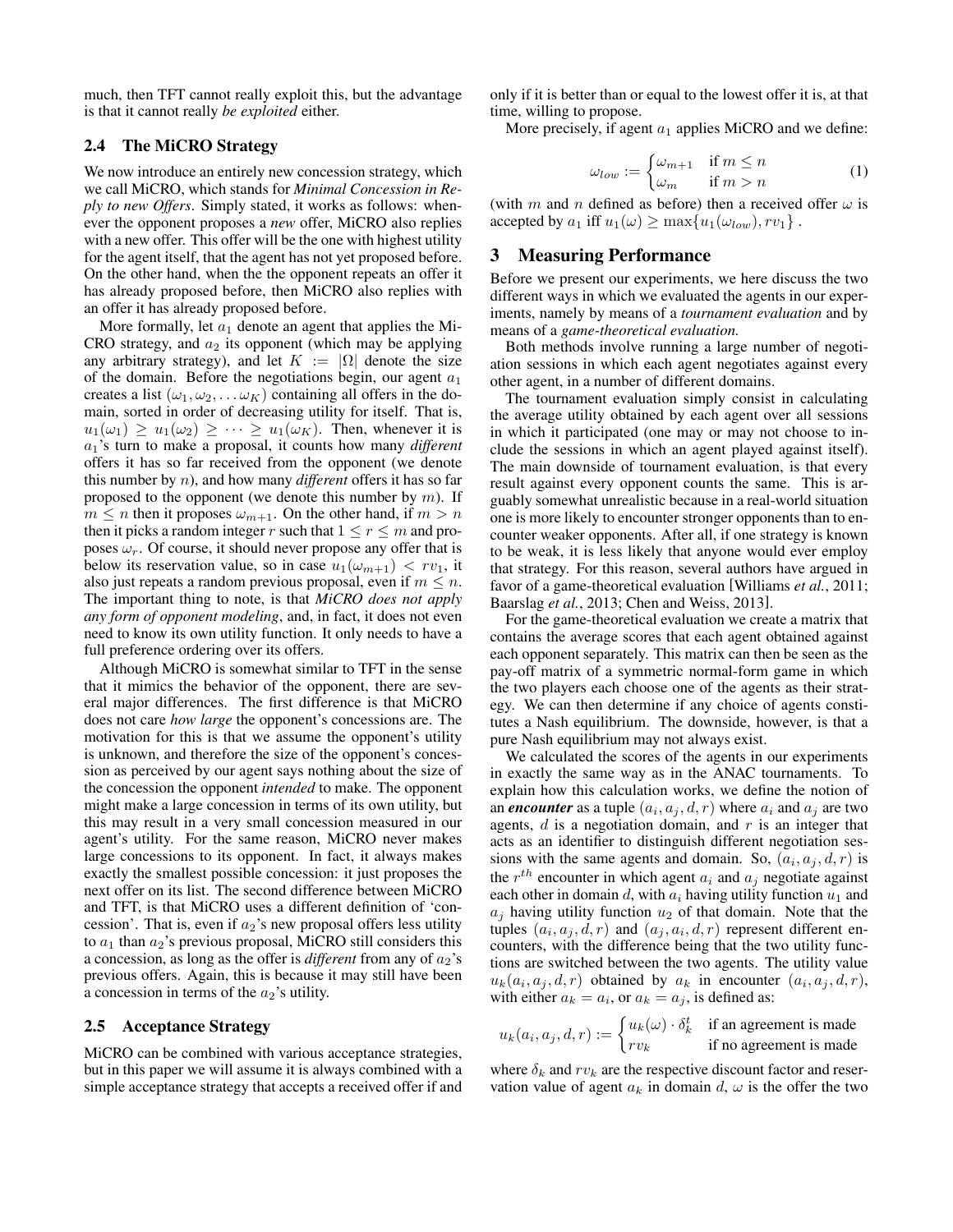agents agree upon, and  $t$  is the time at which they make the agreement (in that specific encounter).

Then, we calculate the score  $u_k(a_i)$  that an agent  $a_k$  obtains against opponent  $a_i$  (which may or may not be the same agent) over an entire experiment as:

$$
u_k(a_i) := \frac{1}{2|D|} \sum_{d \in D} \frac{1}{R_{k,i,d}} \times
$$
  

$$
\left( \sum_{r=1}^{R_{k,i,d}} u_k(a_k, a_i, d, r) + \sum_{r=1}^{R_{k,i,d}} (u_k(a_i, a_k, d, r)) \right)
$$
 (2)

where D is the set of negotiation domains and  $R_{k,i,d} \in \mathbb{N}$  is the number of times the negotiation is repeated with agents  $a_k$ ,  $a_i$  and domain d. The first summation between the parentheses represents all encounters in which  $a_k$  has utility  $u_1$  and the second summation represents all encounters in which  $a_k$ has utility  $u_2$ .

## 4 Empirical Evidence

In this section we present the empirical evidence for our claim that the ANAC domains are too simple. Specifically, we present our experiments that show that MiCRO outperforms the best agents from several editions of ANAC. All experiments were conducted using the Genius platform [Lin *[et al.](#page-6-14)*, [2014\]](#page-6-14), on a laptop with Intel Core i7-8750H@2.20GHz CPU and 32 GB RAM. In all cases the deadlines were set to 180 seconds (which is the standard in ANAC). For each domain and each pair of agents the negotiations were repeated at least 3 times, and after that, if necessary, repeated several times more to ensure the standard error on all the values displayed in the tables was always lower than 0.01. In our tables all results with standard error lower than 0.001 are displayed with 3 digits after the decimal point, while results with standard error between 0.001 and 0.01 are displayed with 2 decimals.

#### 4.1 ANAC 2018

In our first experiment we ran a tournament between the top-3 agents of ANAC 2018 and MiCRO. Since ANAC 2018 involved multilateral domains while we are focusing only on bilateral negotiations, we used the domains of ANAC 2013 in this experiment (all 18 of them).

The results are displayed in Table [1.](#page-3-0) Each entry in the first four columns shows the score  $u_k(a_i)$  as defined by Eq. [\(2\)](#page-3-1), with  $a_k$  the agent indicated in the row header, and its opponent  $a_i$  indicated in the column header. For example, in the sessions in which MiCRO negotiated against BetaOne, MiCRO scored on average 0.685 points (the intersection of the row labeled MiCRO and the column labeled BetaOne), while BetaOne scored 0.686 (the row labeled BetaOne and the column labeled MiCRO). The last two columns show the average score of each agent against all opponents, respectively with and without the score of the agent when playing against itself taken into account (calculated as  $\frac{1}{4} \sum_{a_i} u_k(a_i)$ and  $\frac{1}{3} \sum_{a_i, i \neq k} u_k(a_i)$  respectively). In each column the best result is emphasized in bold.

We see that MiCRO scores the highest tournament score, both with and without self-play. Furthermore, if we consider

<span id="page-3-0"></span>

|                 | <b>MiCRO</b> | <b>B.</b> One | Agr.Ag.'18 | M. Wan | Av.   | Av.ex.s.p. |
|-----------------|--------------|---------------|------------|--------|-------|------------|
| <b>MiCRO</b>    | 0.745        | 0.685         | 0.583      | 0.65   | 0.667 | 0.641      |
| <b>Beta One</b> | 0.686        | 0.708         | 0.532      | 0.69   | 0.654 | 0.636      |
| Agr.Ag.'18      | 0.56         | 0.621         | 0.57       | 0.64   | 0.598 | 0.607      |
| Meng Wan        | 0.54         | 0.64          | 0.58       | 0.54   | 0.57  | 0.585      |

<span id="page-3-1"></span>Table 1: Results of our mini tournament with the top agents of ANAC 2018. 'Av.' stands for Average Score, and 'Av. ex. s.p.' stands for Average Score Excluding Self-Play.

this table as the pay-off matrix of a game, then MiCRO vs. MiCRO forms a pure Nash equilibrium of that game. We can see this as follows. Suppose the opponent is AgreeableAgent2018. Then the best response to this opponent can be found by looking at that opponent's column (labeled Agr.Ag'18), and finding the highest score in this column. We see the highest score in this column is obtained by MiCRO (0.583 points), so MiCRO is the best response against AgreeableAgent2018. In this way we can also see that MiCRO is the best response against itself, so MiCRO vs. MiCRO is indeed a Nash equilibrium. Note that Beta One vs. Beta One is also a Nash Equilibrium, but that MiCRO vs. MiCRO is better, because both agents receive 0.745 points, while in the other equilibrium both players only receive 0.708 points.

To find the *mixed* symmetric Nash equilibria we used the Gambit library [\[McKelvey](#page-6-15) *et al.*, 2017]. We found one such equilibrium, in which each player chooses MiCRO with 28% probability and Beta One with 72% probability. This yields an expected value of 0.702 for each player, so it is even worse than the two pure equilibria.

## 4.2 ANAC 2019

Next, we ran a tournament with the top-3 agents of ANAC 2019. The challenge of ANAC 2019 was to negotiate with only a partial preference ordering over the possible deals, rather than a utility function. However, we are only interested in comparing concession strategies and the the question how to deal with partial preferences is beyond the scope of our work. Therefore, we took an intermediate approach: we provided the agents with *full* preference orderings, rather than partial ones, so we could still use MiCRO. We again used the domains of ANAC 2013, but this time with all reservation values set to 0 and all discount factors<sup>[1](#page-3-2)</sup> to 1. Unfortunately, the agent KakeSoba crashed on all domains with more than 1000 offers, so we could only use the 12 smallest domains.

The results are displayed in Table [2.](#page-4-0) In this case, MiCRO ends in a shared first place with AgentGG in the tournament evaluation, both with and without self-play (MiCRO scores slightly higher if we round off to 3 decimals, but the difference is not statistically significant). Furthermore, we note that MiCRO vs. MiCRO forms the only pure Nash equilibrium, and we checked with Gambit that there are no mixed symmetric Nash equilibria.

<span id="page-3-2"></span><sup>&</sup>lt;sup>1</sup>For this experiment we set the discount factors to 1 because ANAC 2019 itself did not involve discount factors, and we set the reservation values to 0 because otherwise MiCRO would not be able to know which offers were rational. For all other experiments we kept the original reservation values and discount factors.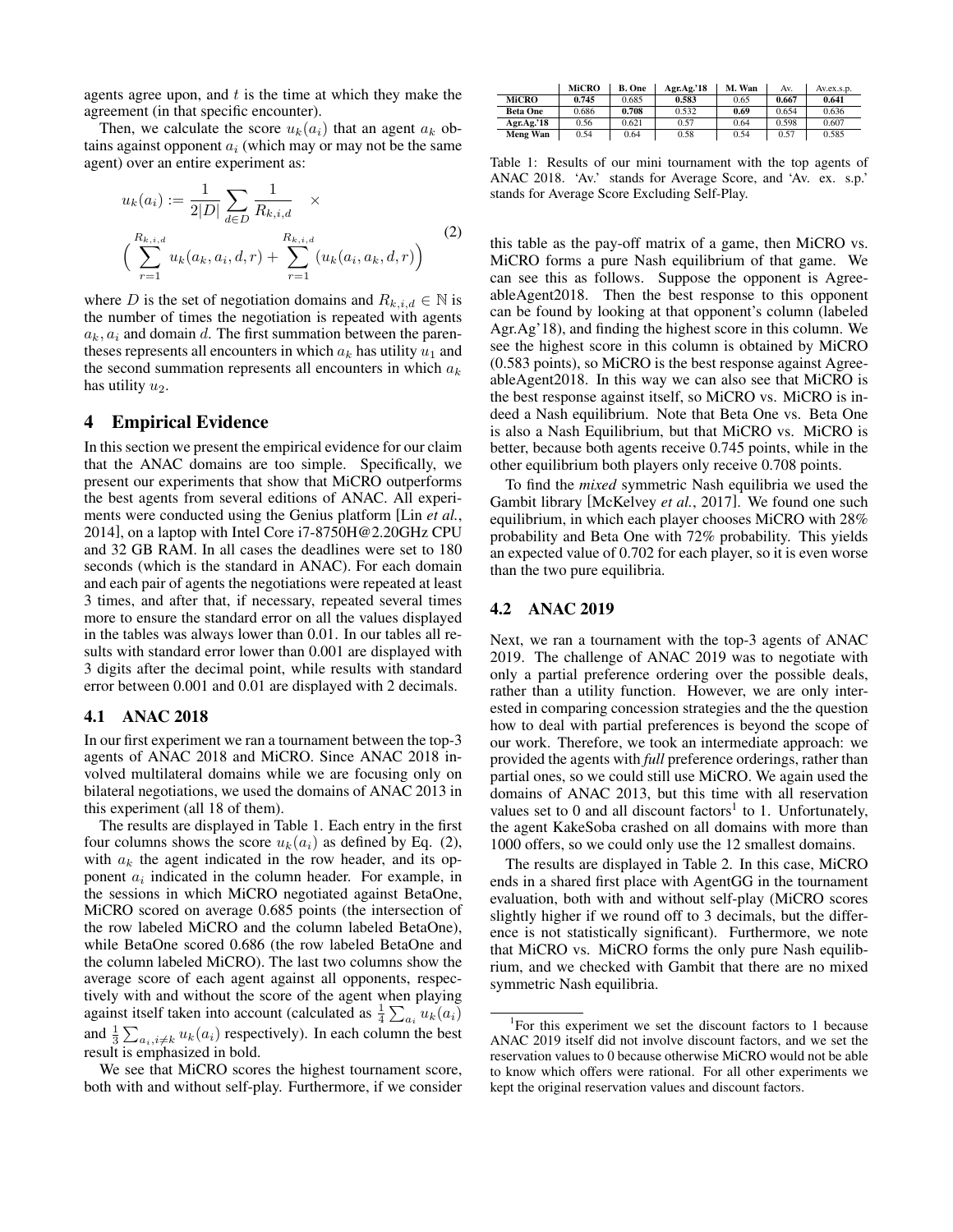<span id="page-4-0"></span>

|                 | <b>MiCRO</b> | <b>Agent GG</b> | K.Soba | <b>SAGA</b> | Av.  | Av.ex.s.p. |
|-----------------|--------------|-----------------|--------|-------------|------|------------|
| MiCRO           | 0.753        | 0.78            | 0.48   | 1.000       | 0.75 | 0.75       |
| <b>Agent GG</b> | 0.70         | 0.747           | 0.54   | 1.000       | 0.75 | 0.75       |
| <b>KakeSoba</b> | 0.45         | 0.65            | 0.44   | 1.00        | 0.63 | 0.70       |
| <b>SAGA</b>     | 0.427        | 0.420           | 0.43   | 0.70        | 0.49 | 0.42       |
|                 |              |                 |        |             |      |            |

Table 2: Results of our experiment with the top agents of ANAC 2019.

<span id="page-4-2"></span>

|              | <b>MiCRO</b> | Ag.LG | <b>OMAC</b> | <b>CUHK</b> | T.N.R | Av.   | Av.ex.s.p. |
|--------------|--------------|-------|-------------|-------------|-------|-------|------------|
| <b>MiCRO</b> | 0.790        | 0.668 | 0.629       | 0.611       | 0.745 | 0.689 | 0.663      |
| AgentLG      | 0.61         | 0.64  | 0.64        | 0.63        | 0.757 | 0.66  | 0.66       |
| <b>OMAC</b>  | 0.591        | 0.62  | 0.63        | 0.58        | 0.737 | 0.63  | 0.631      |
| <b>CUHK</b>  | 0.508        | 0.62  | 0.66        | 0.59        | 0.77  | 0.63  | 0.64       |
| T.N.R.       | 0.643        | 0.61  | 0.59        | 0.50        | 0.69  | 0.61  | 0.58       |

Table 3: Results of our experiment with the top agents of ANAC 2012.

#### 4.3 ANAC 2012, ANAC 2013, and Boulware

Above, we have compared MiCRO with the most recent agents that are available with the Genius framework. However, we should note that these agents were actually implemented for slightly different settings. After all, ANAC 2019 involved negotiations with partial preference orderings, and ANAC 2018 involved multilateral negotiations. Although this is not an uncommon approach (e.g. see [\[Sengupta](#page-6-7) *et al.*, [2021;](#page-6-7) [Mirzayi](#page-6-8) *et al.*, 2021]), one could argue that this is not the best way to compare MiCRO. For this reason, we have also tested MiCRO against the top agents of ANAC 2012 and 2013, which were the last two editions which involved the simplest bilateral negotiation scenario.

For our experiment with the ANAC 2012 agents we used the top-4 of that year (because there was no statistically significant difference between the number 3 and number 4 of that year's competition). In [\[Williams](#page-6-16) *et al.*, 2014] the domains of ANAC 2012 were classified as having either *low*, *medium* or *high* competitiveness. For our experiments we used the three largest domains of each of these three classes, so nine do-mains in total.<sup>[2](#page-4-1)</sup> The results are displayed in Table [3.](#page-4-2) In this case MiCRO wins the tournament with self-play, and ends in a shared first place with AgentLG if we exclude self-play. Furthermore, MiCRO vs. MiCRO is the only pure Nash Equilibrium.

For our experiment with ANAC 2013 we used the top-3 agents of that year, and all 18 domains. The results are displayed in Table [4.](#page-4-3) Once again, MiCRO ends in first place, with or without self-play (altough the differences are small), and MiCRO vs. MiCRO is the only pure Nash equilibrium.

For both experiments we also checked with Gambit that there are no mixed symmetric equilibria.

Finally, we tested MiCRO against the two implementations of a Boulware strategy that are included in Genius. We again used all domains of ANAC 2013 and found that MiCRO outperformed both agents, with or without self-play.

<span id="page-4-3"></span>

|                  | <b>MiCRO</b> | MetaAg. | TMFAg. | <b>TheFawkes</b> | Av.  | Av.ex.s.p. |
|------------------|--------------|---------|--------|------------------|------|------------|
| <b>MiCRO</b>     | 0.745        | 0.71    | 0.60   | 0.69             | 0.68 | 0.66       |
| MetaAgent        | 0.65         | 0.68    | 0.60   | 0.68             | 0.65 | 0.64       |
| TMFAgent         | 0.47         | 0.67    | 0.58   | 0.64             | 0.59 | 0.59       |
| <b>TheFawkes</b> | 0.56         | 0.67    | 0.53   | 0.395            | 0.54 | 0.59       |

Table 4: Results of our experiment with the top agents of ANAC 2013.

#### 4.4 Speed

One might expect MiCRO to be very slow because it only makes minimal concessions. But, on the other hand, Mi-CRO saves a lot of time because it does not have to update any opponent models. When we look at negotiation sessions in which both sides were played by the same agent, it turns out that those that involved MiCRO generally finished much faster than the others. In fact, even in the largest domain in our experiments, the *Energy* domain with 390,625 offers, the MiCRO vs. MiCRO sessions always ended in agreement, and always within 80 seconds or less.

#### 5 Theoretical Evidence

In this section we present the theoretical evidence for our claim that the ANAC domains are too simple. We do this in three steps. First, we define for any negotiation domain a pair of values that we call the *balance values*. Next, we show that these are the lowest values to which MiCRO is willing to concede. And finally, we show that for most ANAC domains the balance values lie very close to the Nash bargaining solution. Together, this means that MiCRO plays a near-optimal strategy in such domains. Due to space restrictions we cannot provide the proofs of our propositions, but we will publish them later in an extended version of this paper.

In the following, for any real number x we define  $\Omega_i^x$  to be the set of all offers for which  $u_i(\omega) \geq x$ .

$$
\Omega_i^x:=\{\omega\in\Omega\mid u_i(\omega)\geq x\}
$$

Note that the set of offers that MiCRO is willing to propose or accept is always of the form  $\Omega_i^x$ , where x decreases every time the opponent makes a new proposal.

**Definition 2.** Let  $(\omega_1, \omega_2, \ldots \omega_K)$  be the list of all offers *in*  $\Omega$  *sorted in order of decreasing utility for agent*  $a_1$ *, and let* π *be the permutation of the integers 1 to* K*, such that*  $(\omega_{\pi(1)}, \omega_{\pi(2)}, \ldots \omega_{\pi(K)})$  *is the list of all offers sorted in order of decreasing utility for agent* a2*. Furthermore, for any integer*  $i \in \{1, 2, \ldots K\}$  *we define*  $x_i := u_1(\omega_i)$ *, and*  $y_i := u_2(\omega_{\pi(i)})$ , and we define *b* to be the smallest such in*teger for which*  $\Omega_1^{x_b} \cap \Omega_2^{y_b} \neq \emptyset$ . *Then we call*  $\Omega_1^{x_b} \cap \Omega_2^{y_b}$  the *balance set, and we define*

$$
x^{\beta} := \min\{u_1(\omega) \mid \omega \in \Omega_1^{x_b} \cap \Omega_2^{y_b}\}
$$
  

$$
y^{\beta} := \min\{u_2(\omega) \mid \omega \in \Omega_1^{x_b} \cap \Omega_2^{y_b}\}
$$

The values  $x^{\beta}$  and  $y^{\beta}$  are called the **balance values** of  $a_1$  and  $a_2$  *respectively.* 

The intuitive idea is that if  $a_1$  and  $a_2$  both apply the MiCRO strategy, then  $x_i$  and  $y_i$  are the minimum utility values they are respectively willing to accept after they have both made  $i-1$  proposals, and  $\Omega_1^{\bar{x}_i}$  and  $\Omega_2^{\bar{y}_i}$  represent the sets of offers

<span id="page-4-1"></span> $2$ In ANAC 2012 each domain had three variants, with different reservation values and discount factors. These variants were labeled with A, B and C respectively. For our experiments we used the variants labeled with A.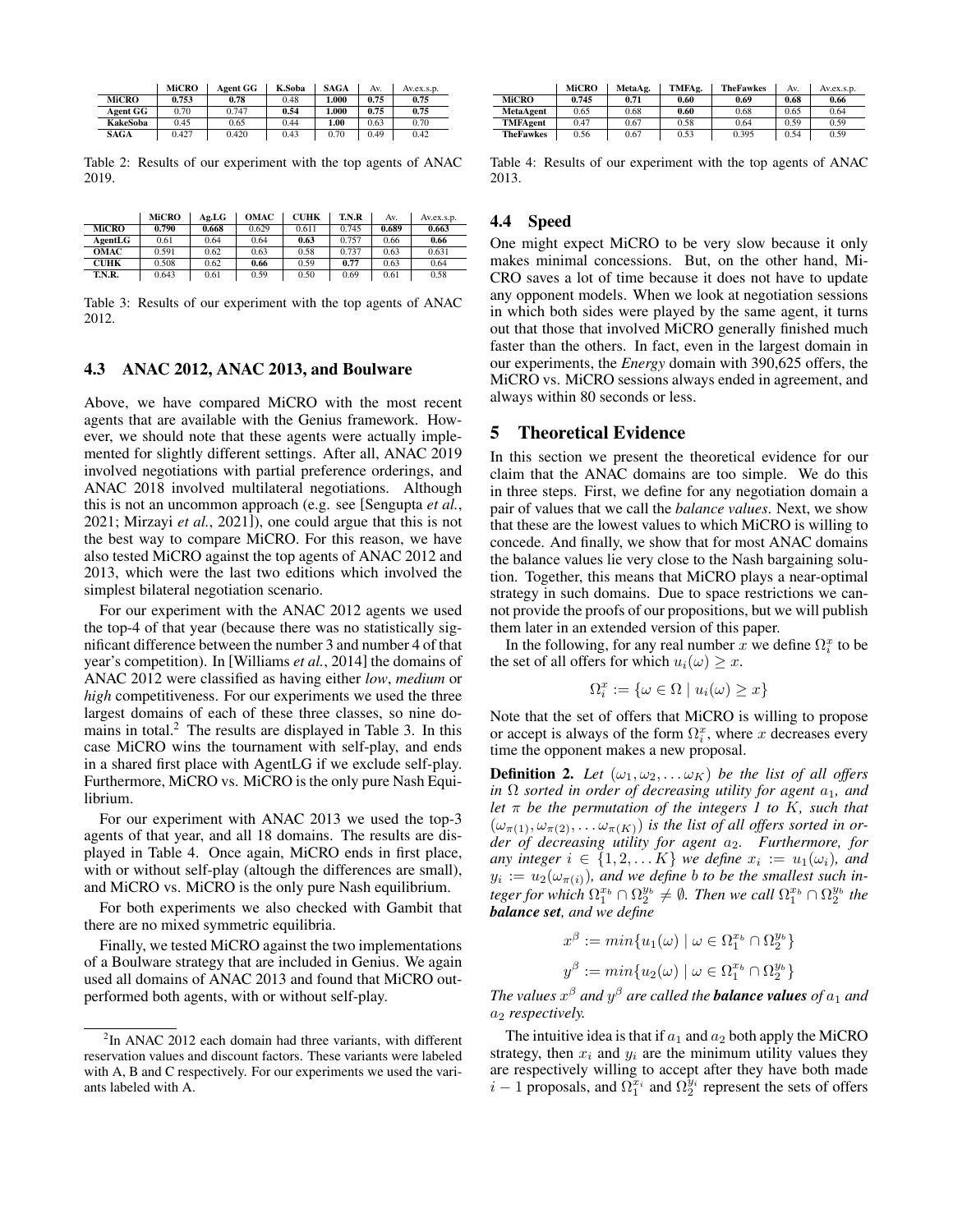they are then respectively willing to accept. Initially, these sets will be disjoint, but as i increases,  $x_i$  and  $y_i$  decrease, which means that  $\Omega_1^{x_i}$  and  $\Omega_2^{y_i}$  grow larger. Then, in the b-th round their intersection becomes nonempty, so at that point there are some offers they are both willing to accept. The balance set is by definition the set of these offers, and so the utility values they receive from the accepted offer must be greater than or equal to their balance values.

We have argued in Section [2.2](#page-1-0) that a good negotiator should concede towards a certain threshold value, but no further. We will now show that the agents' balance values act as the threshold values for MiCRO. Specifically, Proposition [1](#page-5-0) shows that, against a *consistent* opponent, MiCRO never makes any agreements below its balance value<sup>[3](#page-5-1)</sup>, while Proposition [2](#page-5-2) shows that, if necessary, MiCRO does concede all the way to it. But before we can state these propositions, we first need to define what it means to be 'consistent'.

Let us first explain this with an example. Suppose a seller initially asks a price of \$100, while a buyer offers only \$75. Then, the seller decides to drop his price and ask \$50. Clearly, this would be silly, since the buyer has already indicated she is willing to pay \$75. And even if the buyer's offer of \$75 is no longer valid, the seller should at least try to re-propose the offer of \$75 first, before dropping to \$50. We therefore say the seller is making an *inconsistent proposal*.

Definition 3. *We say an agent* a<sup>i</sup> *makes an inconsistent proposal if it proposes an offer* ω *after rejecting a better or equal offer*  $\omega'$  (*i.e.*  $u_i(\omega) \leq u_i(\omega')$ ), unless  $a_i$  itself has already *re-proposed* ω 0 *. Similarly, we say an agent* a<sup>i</sup> *makes an inconsistent acceptance if it accepts an offer* ω *after rejecting* a better offer  $\omega'$ , unless  $a_i$  itself has already re-proposed  $\omega'$ . *We say an agent* a<sup>i</sup> *makes an inconsistent rejection whenever it rejects an offer*  $ω'$  *that is better than or equal to some of*fer ω that  $a_i$  itself has already proposed earlier. Finally, we *say an agent is consistent if it never makes any inconsistent proposals, acceptances, or rejections.*

We argue that it is reasonable to assume that most agents act consistently most of the time, although we are certainly not claiming that this is *always* the case.

<span id="page-5-0"></span>Proposition 1. If an agent  $a_1$  applies MiCRO and its oppo*nent is consistent, then they will never make any agreement* ω *for which*  $u_1(\omega)$  *is below*  $a_1$ *'s balance value.*  $\Box$ 

<span id="page-5-2"></span>Proposition 2. *Let* d *be any bilateral negotiation domain in which the agents' balance values lie above their respective reservation values. Then, for at least one of the two utility functions of that domain, if MiCRO has that utility function, then there exists a strategy for the opponent that will force MiCRO to concede all the way to its balance value.*  $\Box$ 

Now that we have established that the balance values act as threshold values for MiCRO, the question is to what extent these thresholds are optimal. A commonly used definition for the optimal solution in a negotiation is the Nash bargaining solution (NBS) [\[Nash, 1950\]](#page-6-17). Surprisingly, it turns out that the balance values of the ANAC domains indeed often lie very close to the NBS, even though we do not see any obvious reason why this should be the case. To quantify this, we can define a similarity score  $s := \max\{|x^N - x^\beta|, |y^N - y^\beta|\}$  where  $x^N$  and  $y^N$  denote the utility values of the NBS. The lower this score, the closer the balance values are to the Nash values. If we calculate it for the  $35$  domains<sup>[4](#page-5-3)</sup> used in ANAC 2012 and 2013 then we find that for 29 of them we have  $s \leq 0.1$  and for 20 of them we even have  $s \leq 0.05$  (in these domains for each agent the worst possible offer always has utility value 0.0 and the best possible offer always has utility value 1.0).

The following proposition may give some intuition as to why this peculiar fact holds. Specifically, it tells us that it is related to a kind of symmetry of the domains.

**Proposition 3.** Let  $\omega^*$  be some offer with utility values  $x^*, y^*$  $(i.e. x^* := u_1(\omega^*)$  and  $y^* := u_2(\omega^*))$ . Then, if  $\omega^*$  is Pareto*optimal and*  $|\Omega_1^{x^*}| = |\Omega_2^{y^*}|$  $\frac{y^*}{2}$  | then  $x^*$  *and*  $y^*$  *are exactly the balance values.*

Note that if  $\omega^*$  is the NBS (or any other solution that one could consider as being 'optimal') then it is indeed Paretooptimal. So, if the domain happens to satisfy the symmetry condition  $|\Omega_1^{x^*}| = |\Omega_2^{y^*}|$  $\frac{y}{2}$ , then the utility values of this optimal solution coincide exactly with the balance values.

# 6 Conclusions

We have presented a very simple new concession strategy, called MiCRO, which does not require any form of opponent modeling. We have shown that, despite its simplicity, it clearly outperforms all the top agents of ANAC 2012, 2013, 2018 and 2019. We therefore argue that the linear ANAC domains are too simplistic to truly assess the strength of complex negotiation algorithms. Our theoretical analysis shows that they can be tackled so easily because they are, in a certain sense, symmetrical with respect to the NBS. This knowledge may help researchers to design more challenging negotiation test cases in the future.

In summary, we draw two main conclusions:

- 1. New negotiation algorithms should preferably be tested on domains that are more challenging than the linear ANAC domains.
- 2. If one still insists on testing a new negotiation algorithm using linear ANAC domains, then at least the algorithm should be compared to MiCRO.

Furthermore, we argue that one may need to reassess the importance of existing opponent modeling algorithms if they have only been tested on linear ANAC domains.

Finally, we feel we should stress that we did not intend Mi-CRO to be a strategy for practical applications or for negotiations with humans. Instead, its main purpose is to serve as a benchmark strategy to assess the strength of other strategies.

# Acknowledgments

This work was supported by a Juan de la Cierva - Incorporación research grant from the Spanish Ministry of Science and Innovation (IJC2018-036443-I).

<span id="page-5-1"></span><sup>&</sup>lt;sup>3</sup>MiCRO does sometimes make proposals below its balance value, but Proposition [1](#page-5-0) shows that a consistent opponent would never accept those.

<span id="page-5-3"></span><sup>&</sup>lt;sup>4</sup>With their reservation values set to 0.